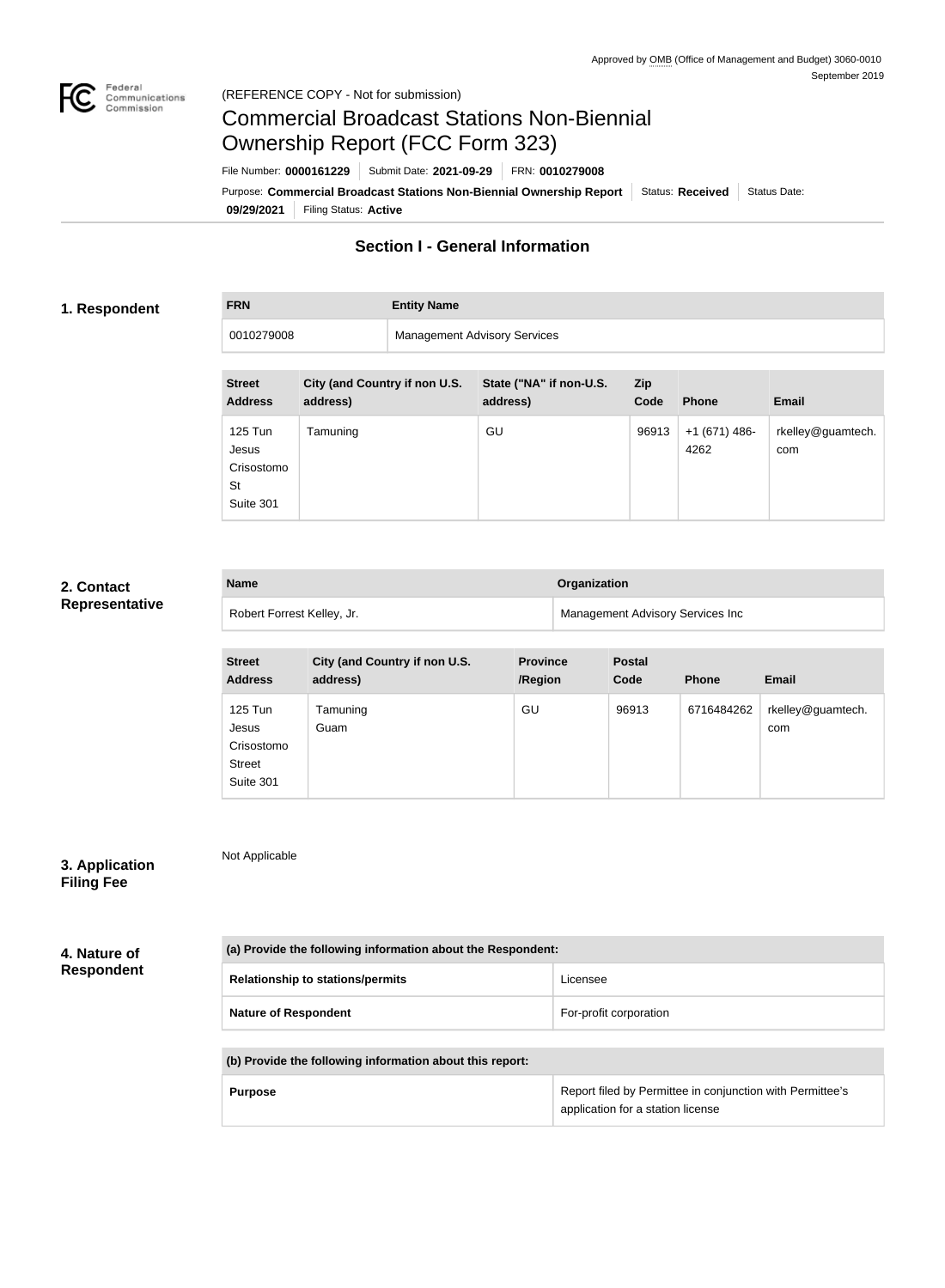**"As of" date** 09/30/2021

**When filing a biennial ownership report or validating and resubmitting a prior biennial ownership report, this date must be Oct. 1 of the year in which this report is filed.**

### **5. Licensee(s) /Permittees(s) and Station(s) /Permit(s)**

**Respondent is filing this report to cover the following Licensee(s)/Permittee(s) and station(s)/permit(s):**

| <b>Licensee/Permittee Name</b>      |                  |              | <b>FRN</b>   |                |
|-------------------------------------|------------------|--------------|--------------|----------------|
| <b>Management Advisory Services</b> |                  |              | 0010279008   |                |
|                                     |                  |              |              |                |
| Fac. ID No.                         | <b>Call Sign</b> | <b>City</b>  | <b>State</b> | <b>Service</b> |
| 160741                              | <b>KUSG</b>      | <b>AGANA</b> | GU           | AM             |

## **Section II – Non-Biennial Ownership Information**

### **1. 47 C.F.R. Section 73.3613 and Other Documents**

Licensee/Permittee Respondents should list all contracts and other instruments set forth in 47 C.F.R. Section 73.3613(a) through (c) for the facility or facilities listed on this report. In addition, attributable Local Marketing Agreements (LMAs) and attributable Joint Sales Agreements (JSAs) must be disclosed by the licensee of the brokering station on its ownership report. If the agreement is an attributable LMA, an attributable JSA, or a network affiliation agreement, check the appropriate box. Otherwise, select "Other." Non-Licensee/Permittee Respondents should select "Not Applicable" in response to this question.

| <b>Document Information</b>                     |                                                           |  |  |
|-------------------------------------------------|-----------------------------------------------------------|--|--|
| Description of contract or instrument           | Articles of Incorporation                                 |  |  |
| Parties to contract or instrument               | Robert F Kelley Jr. and Nancy L. Kelley                   |  |  |
| Date of execution                               | 11/1990                                                   |  |  |
| Date of expiration                              | No expiration date                                        |  |  |
| <b>Agreement type</b><br>(check all that apply) | Other<br><b>Agreement Type: Articles of Incorporation</b> |  |  |

#### **2. Ownership Interests**

**(a)** Ownership Interests. This Question requires Respondents to enter detailed information about ownership interests by generating a series of subforms. Answer each question on each subform. The first subform listing should be for the Respondent itself. If the Respondent is not a natural person, also list each of the officers, directors, stockholders, non-insulated partners, non-insulated members, and any other persons or entities with a direct attributable interest in the Respondent pursuant to the standards set forth in 47 C.F.R. Section 73.3555. (A "direct" interest is one that is not held through any intervening companies or entities.) List each interest holder with a direct attributable interest in the Respondent separately.

Leave the percentage of total assets (Equity Debt Plus) field blank for an interest holder unless that interest holder has an attributable interest in the Respondent solely on the basis of the Commission's Equity Debt Plus attribution standard, 47 C.F.R. Section 73.3555, Note 2(i).

In the case of vertical or indirect ownership structures, list only those interests in the Respondent that also represent an attributable interest in the Licensee(s) or Permittee(s) for which the report is being submitted.

Entities that are part of an organizational structure that includes holding companies or other forms of indirect ownership must file separate ownership reports. In such a structure do not report, or file a separate report for, any interest holder that does not have an attributable interest in the Licensee(s) or Permittee(s) for which the report is being submitted.

Please see the Instructions for further detail concerning interests that must be reported in response to this question.

The Respondent must provide an FCC Registration Number for each interest holder reported in response to this question. Please see the Instructions for detailed information and guidance concerning this requirement.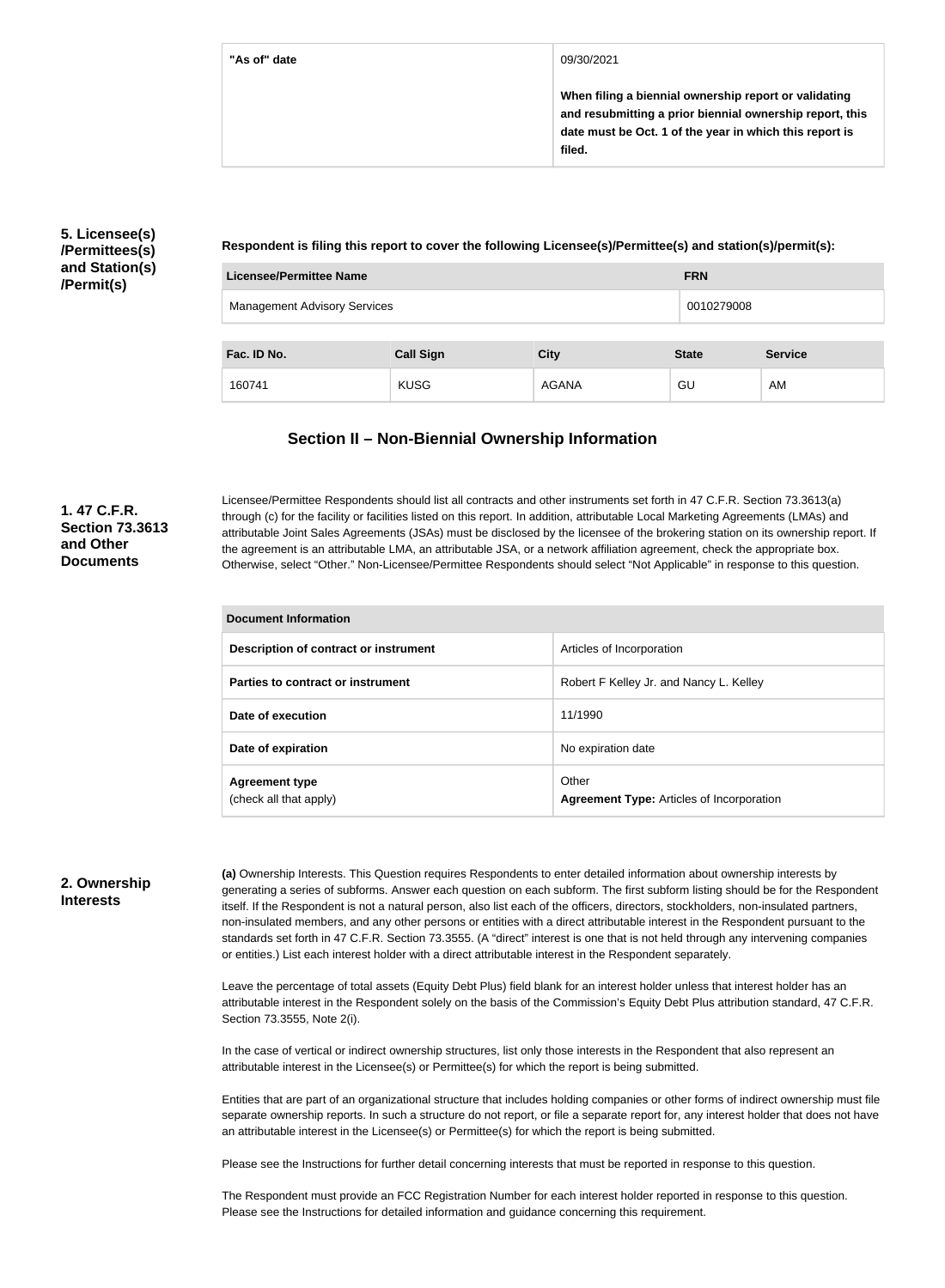| <b>Ownership Information</b>                                                                                                            |                                           |                             |                                   |
|-----------------------------------------------------------------------------------------------------------------------------------------|-------------------------------------------|-----------------------------|-----------------------------------|
| <b>FRN</b>                                                                                                                              | 0010279008                                |                             |                                   |
| <b>Entity Name</b>                                                                                                                      | <b>Management Advisory Services</b>       |                             |                                   |
| <b>Address</b>                                                                                                                          | PO Box                                    |                             |                                   |
|                                                                                                                                         | <b>Street 1</b>                           | 125 Tun Jesus Crisostomo St |                                   |
|                                                                                                                                         | <b>Street 2</b>                           | Suite 301                   |                                   |
|                                                                                                                                         | <b>City</b>                               | Tamuning                    |                                   |
|                                                                                                                                         | State ("NA" if non-U.S.<br>address)       | GU                          |                                   |
|                                                                                                                                         | <b>Zip/Postal Code</b>                    | 96913                       |                                   |
|                                                                                                                                         | Country (if non-U.S.<br>address)          | <b>United States</b>        |                                   |
| <b>Listing Type</b>                                                                                                                     | Respondent                                |                             |                                   |
| <b>Positional Interests</b><br>(check all that apply)                                                                                   | Respondent                                |                             |                                   |
| <b>Interest Percentages</b><br>(enter percentage values                                                                                 | <b>Voting</b>                             | 0.0%                        | <b>Jointly Held?</b><br><b>No</b> |
| from 0.0 to 100.0)                                                                                                                      | <b>Total assets (Equity Debt</b><br>Plus) | 0.0%                        |                                   |
| Does interest holder have an attributable interest in one or more broadcast stations<br><b>No</b><br>that do not appear on this report? |                                           |                             |                                   |

| <b>Ownership Information</b>                                                            |                                           |                                 |                                   |
|-----------------------------------------------------------------------------------------|-------------------------------------------|---------------------------------|-----------------------------------|
| <b>FRN</b>                                                                              | 0006621528                                |                                 |                                   |
| <b>Name</b>                                                                             | Robert F. Kelley, Jr.                     |                                 |                                   |
| <b>Address</b>                                                                          | PO Box                                    |                                 |                                   |
|                                                                                         | <b>Street 1</b>                           | 125 Tun Jesus Crisostomo Street |                                   |
|                                                                                         | <b>Street 2</b>                           | Suite 301                       |                                   |
|                                                                                         | <b>City</b>                               | Tamuning                        |                                   |
|                                                                                         | State ("NA" if non-U.S.<br>address)       | GU                              |                                   |
|                                                                                         | <b>Zip/Postal Code</b>                    | 96913                           |                                   |
|                                                                                         | Country (if non-U.S.<br>address)          | <b>United States</b>            |                                   |
| <b>Listing Type</b>                                                                     | Other Interest Holder                     |                                 |                                   |
| <b>Positional Interests</b><br>Officer, Director, Stockholder<br>(check all that apply) |                                           |                                 |                                   |
| <b>Interest Percentages</b><br>(enter percentage values                                 | Voting                                    | 51.0%                           | <b>Jointly Held?</b><br><b>No</b> |
| from 0.0 to 100.0)                                                                      | <b>Total assets (Equity Debt</b><br>Plus) | 51.0%                           |                                   |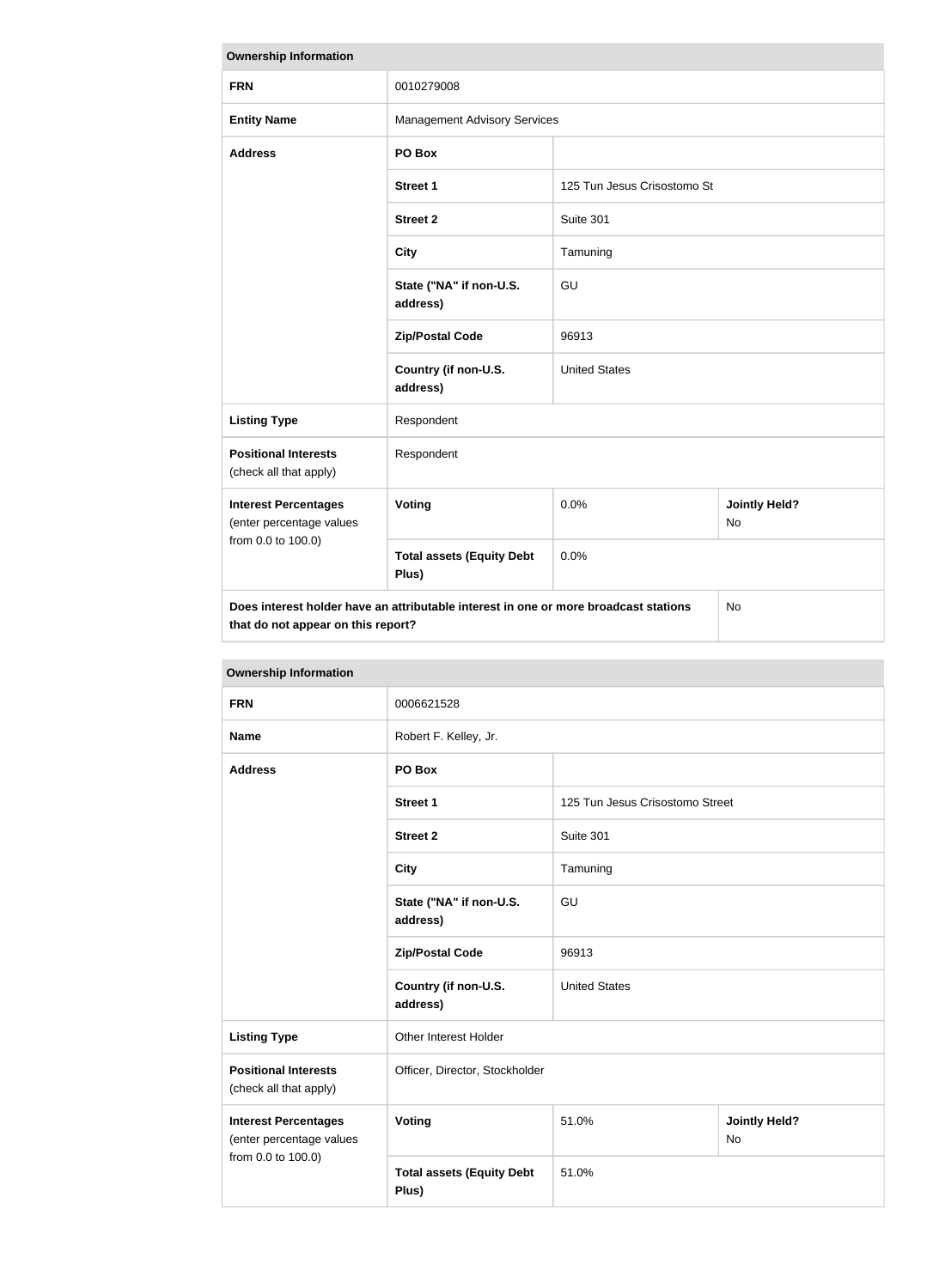**Does interest holder have an attributable interest in one or more broadcast stations that do not appear on this report?**

Yes

| <b>Ownership Information</b>                                                                                                                               |                                           |                                 |                            |  |
|------------------------------------------------------------------------------------------------------------------------------------------------------------|-------------------------------------------|---------------------------------|----------------------------|--|
| <b>FRN</b>                                                                                                                                                 | 0023376965                                |                                 |                            |  |
| <b>Name</b>                                                                                                                                                | Nancy L. Kelley                           |                                 |                            |  |
| <b>Address</b>                                                                                                                                             | PO Box                                    |                                 |                            |  |
|                                                                                                                                                            | <b>Street 1</b>                           | 125 Tun Jesus Crisostomo Street |                            |  |
|                                                                                                                                                            | <b>Street 2</b>                           | Suite 301                       |                            |  |
|                                                                                                                                                            | <b>City</b>                               | Tamuning                        |                            |  |
|                                                                                                                                                            | <b>Province/Region</b>                    | GU                              |                            |  |
|                                                                                                                                                            | <b>Zip/Postal Code</b>                    | 96913                           |                            |  |
|                                                                                                                                                            | Country (if non-U.S.<br>address)          | Guam                            |                            |  |
| <b>Listing Type</b>                                                                                                                                        | Other Interest Holder                     |                                 |                            |  |
| <b>Positional Interests</b><br>(check all that apply)                                                                                                      | Officer, Director, Stockholder            |                                 |                            |  |
| <b>Interest Percentages</b><br>(enter percentage values                                                                                                    | Voting                                    | 49.0%                           | <b>Jointly Held?</b><br>No |  |
| from 0.0 to 100.0)                                                                                                                                         | <b>Total assets (Equity Debt</b><br>Plus) | 49.0%                           |                            |  |
| Does interest holder have an attributable interest in one or more broadcast stations<br>Yes<br>that do not appear on this report?                          |                                           |                                 |                            |  |
|                                                                                                                                                            |                                           |                                 |                            |  |
| (b) Respondent certifies that any interests, including equity, financial, or voting<br>Yes<br>interests, not reported in this filing are non-attributable. |                                           |                                 |                            |  |

If "No," submit as an exhibit an explanation.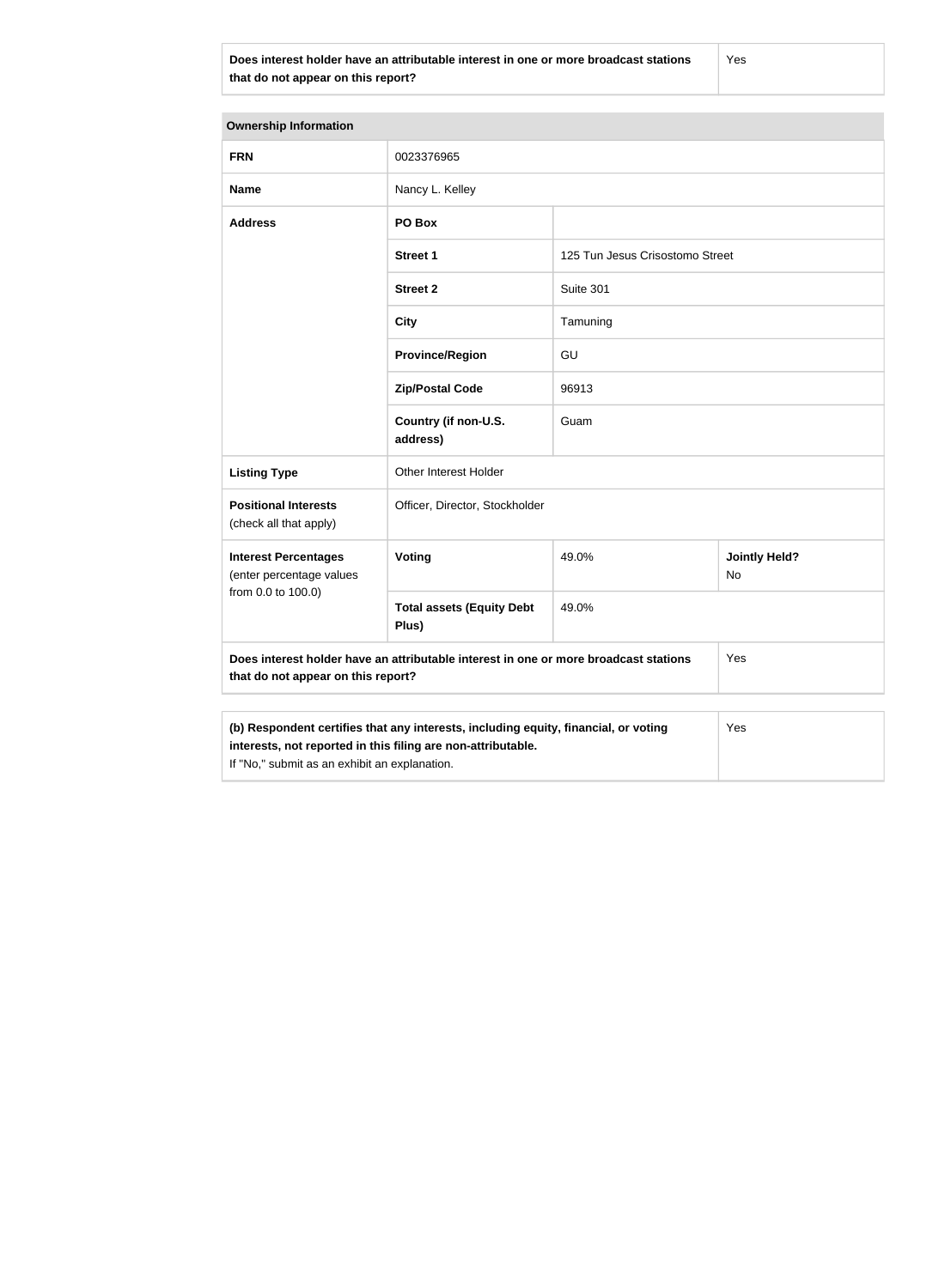

**(d) Are any of the individuals listed as an attributable interest holder in the Respondent married to each other or related to each other as parentchild or as siblings?** Yes

If "Yes," provide the following information for each such the relationship.

| <b>Family Relationships</b> |            |             |                      |  |
|-----------------------------|------------|-------------|----------------------|--|
| <b>FRN</b>                  | 0006621528 | <b>Name</b> | Robert F Kelley, Jr. |  |
| <b>FRN</b>                  | 0023376965 | <b>Name</b> | Nancy L Kelley       |  |
| Relationship                | Spouses    |             |                      |  |

| (e) Is Respondent seeking an attribution exemption for any officer or director with<br>duties wholly unrelated to the Licensee(s)?                                                                                             | No |
|--------------------------------------------------------------------------------------------------------------------------------------------------------------------------------------------------------------------------------|----|
| If "Yes," complete the information in the required fields and submit an Exhibit fully describing<br>that individual's duties and responsibilities, and explaining why that individual should not be<br>attributed an interest. |    |

**Certification Section Question Response**